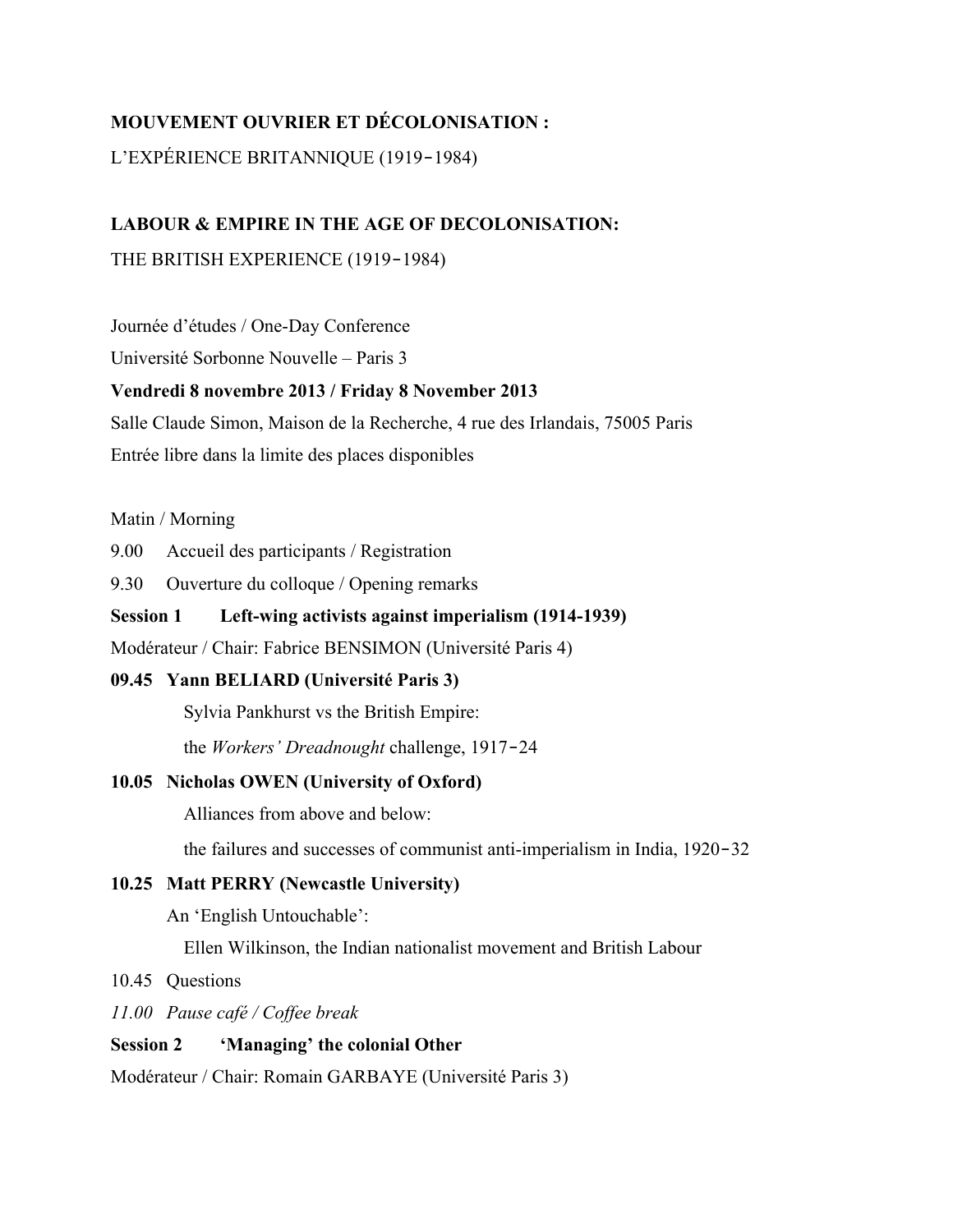## **11.15 Jacqueline JENKINSON (University of Stirling)**

British sailors' unions' attitudes towards black colonial sailors during the 1919 seaport riots

#### **11.35 Rita RHODES (The Open University)**

Experiences of co-operatives during British decolonisation

### **11.55 Gareth CURLESS (University of Exeter)**

Labour policy in post-war Sudan, 1945–56

12.15 Questions

*12.30 Déjeuner / Lunch*

Après-midi / Afternoon

#### **Session 3 Labour in government: farewell to Empire? (1945**‑**1951)**

Modératrice / Chair: Emmanuelle AVRIL (Université Paris 3)

## **14.00 Rakesh ANKIT (University of Southampton)**

"Driving from the Dickey":

the Attlee government and the Kashmir conflict, 1947‑49

## **14.20 Tom SIBLEY (International Centre for Trade Union Rights)**

The deportation of trade-union leader Albert Fava from Gibraltar to Britain, 1948

## **14.40 John NEWSINGER (Bath Spa University)**

"The Spirit of 45": the Labour government and imperialism, 1945–51

15.00 Questions

*15.15 Pause Café / Coffee break*

## **Session 4 Labour matters in a decolonising world**

Modérateur / Chair: Paul PICKERING (Australian National University)

## **15.30 Mélanie TORRENT (Université Paris 7)**

Networking for liberation:

Labour's anti-colonial politics and the Provisional Algerian Government, 1958–62

## **15.50 David HYDE (University of East London)**

The East African railway strike, 1959–60: labour's challenge of inter-territorialism

## **16.10 Neville KIRK (Manchester Metropolitan University / Huddersfield University)**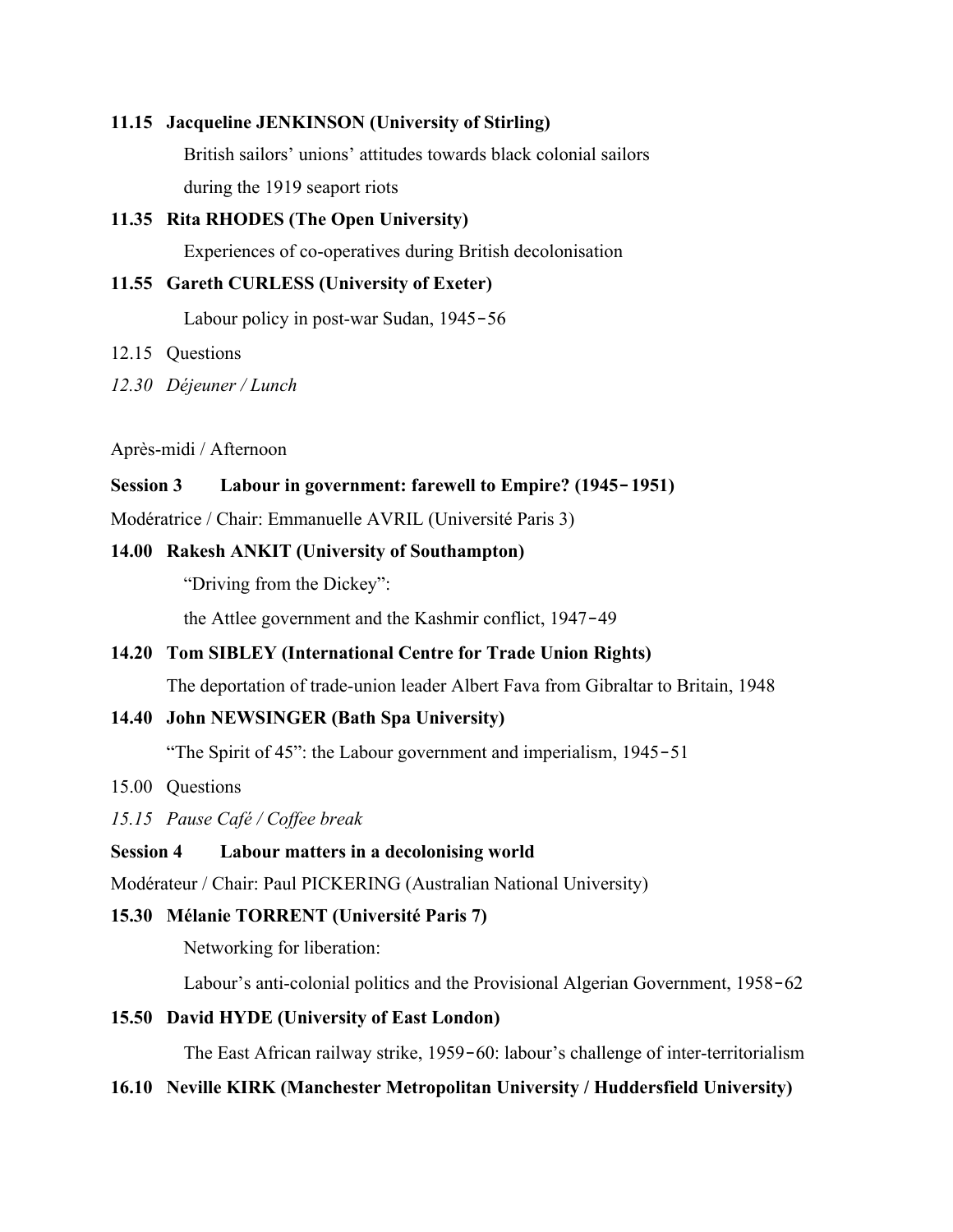After Empire: comparing British and Australian Labour

- 16.30 Questions
- 16.45 Synthèse de la journée / Conclusions of the day

## **MOUVEMENT OUVRIER ET DÉCOLONISATION :**

## L'EXPÉRIENCE BRITANNIQUE (1919‑1984)

Alors qu'historiens de l'Empire et spécialistes d'histoire ouvrière se sont longtemps ignorés, le moment semble venu (si l'on en croit Bernard Porter ou Catherine Hall) d'une « histoire sociale de l'Empire » et donc, pourquoi pas, d'une « histoire sociale de la décolonisation » – dont Frederick Cooper, les « subalternistes », Stuart Ward ou encore Andrew Thompson ont déjà tracé la voie. Dans l'historiographie de la décolonisation britannique, le monde du travail n'apparaît en effet souvent qu'à l'arrière-plan, les premiers rôles étant réservés aux « grands hommes » – hommes d'Etat métropolitains et élites indigènes en particulier. C'est ce relatif oubli des masses laborieuses (de leur vécu, de leurs initiatives, de leurs organisations) et du rôle des « sans voix » dans la dissolution de l'Empire britannique que notre journée d'études voudrait contribuer à réparer.

De même que « l'histoire de la classe ouvrière britannique ne peut être écrite que comme une histoire transcontinentale » (Marcel van der Linden), parions avec John MacKenzie que l'histoire de l'Empire britannique, décolonisation incluse, a tout à gagner à redonner leur place aux « gens du commun ».

#### **LABOUR & EMPIRE IN THE AGE OF DECOLONISATION:**

#### THE BRITISH EXPERIENCE (1919-1984)

Specialists of the British Empire and researchers in British labour history can no longer afford to ignore each other. According to Bernard Porter and Catherine Hall, the time has come for 'a social history of the Empire', and one might add – following the stimulating examples recently provided by Stuart Ward and Andrew Thompson – for 'a social history of decolonisation'. In most studies attempting to explain the demise of the British Empire, the world of labour does not stand in the limelight, the key roles being allocated to metropolitan statesmen on the one hand and native elites on the other. Our one-day conference will seek to counter-balance that neglect